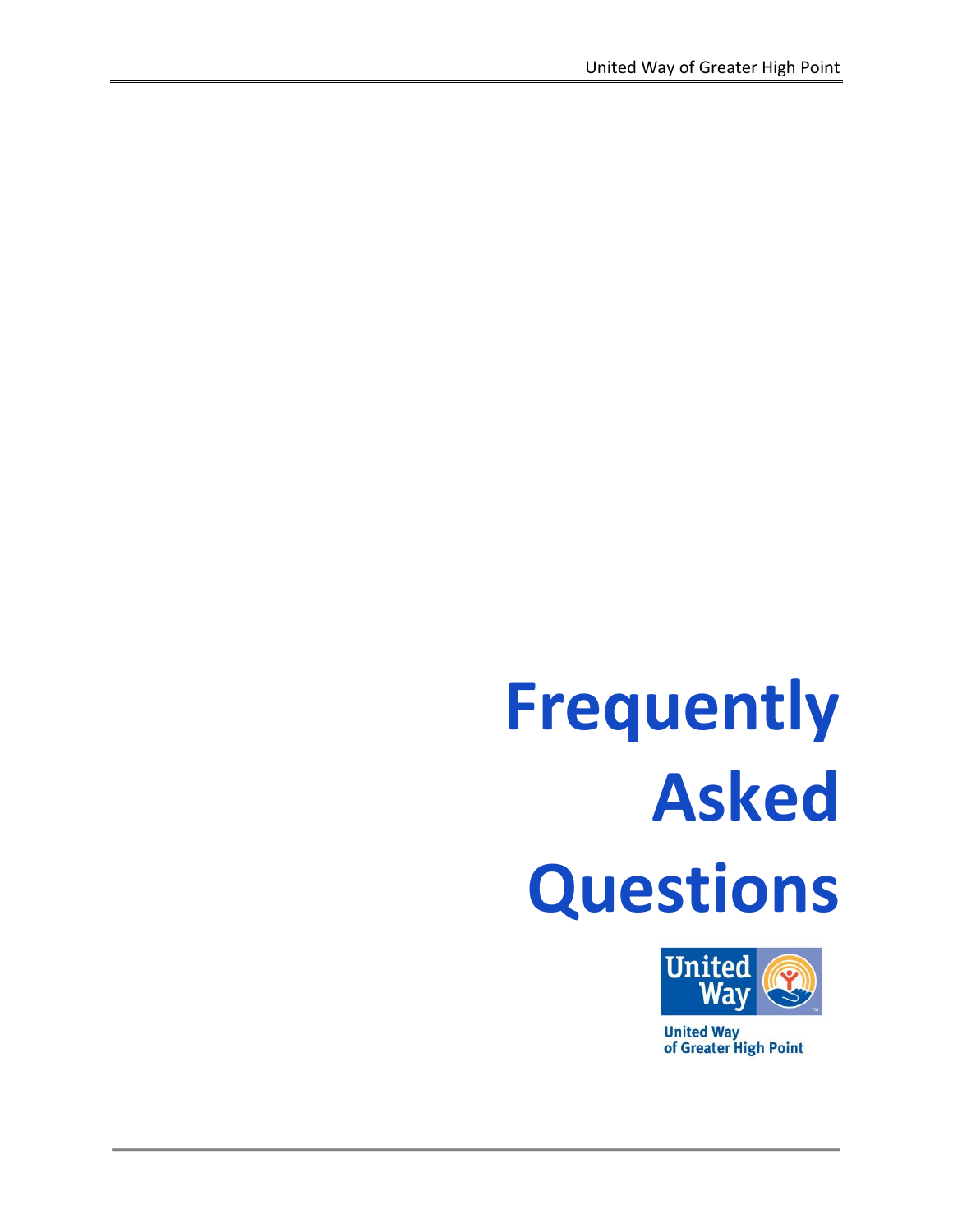# **1. What kind of organizations or agencies does United Way support?**

United Way's focus is on health and human services, particularly those for children and their families. We support approximately 64 programs at 28 nonprofit agencies in the Greater High Point area that provide help to those with both basic and special needs. These agencies have earned the right to be partner agencies by meeting our community's highest standards of quality service, financial efficiency and accountability.

# **2. Why do most people give to United Way?**

Quite simply, most folks give to help others. In a workplace survey, this reason was mentioned three times more often than any other. They also give because they know a gift through United Way has the added value of a citizens' review process. Through that process, each agency is evaluated annually by trained and knowledgeable volunteers who recommend allocations of funds based on a wide variety of factors. Those factors include responsiveness to community needs, service quality and impact, client satisfaction, outcome measurements and financial condition.

Additional reasons people give include cost efficiency, an interest in one or more partner agencies that United Way supports, workplace spirit, and a desire for a stronger community.

Many organizations offer payroll deduction for United Way donations, an option that allows employees to make much more generous gifts by spreading the costs across an entire year.

# **3. Why should I give to United Way instead of just making a contribution to a single agency like The Salvation Army, the Red Cross, or Hospice?**

Because with United Way giving, you're making one gift really count! You're giving not only to the three well-known agencies mentioned, but also to 25 others that may be less well known, but whose work is equally vital to our community.

In addition, there is United Way's community investment process for allocating the money. You can rely on United Way to evaluate needs and direct dollars where they are needed most.

# **4. Even so, if there is an organization that's special to me, can I choose it to receive part or my entire United Way gift?**

United Way of Greater High Point's Community Action Fund is the best way to do the most good in our community. Your undesignated contribution supports all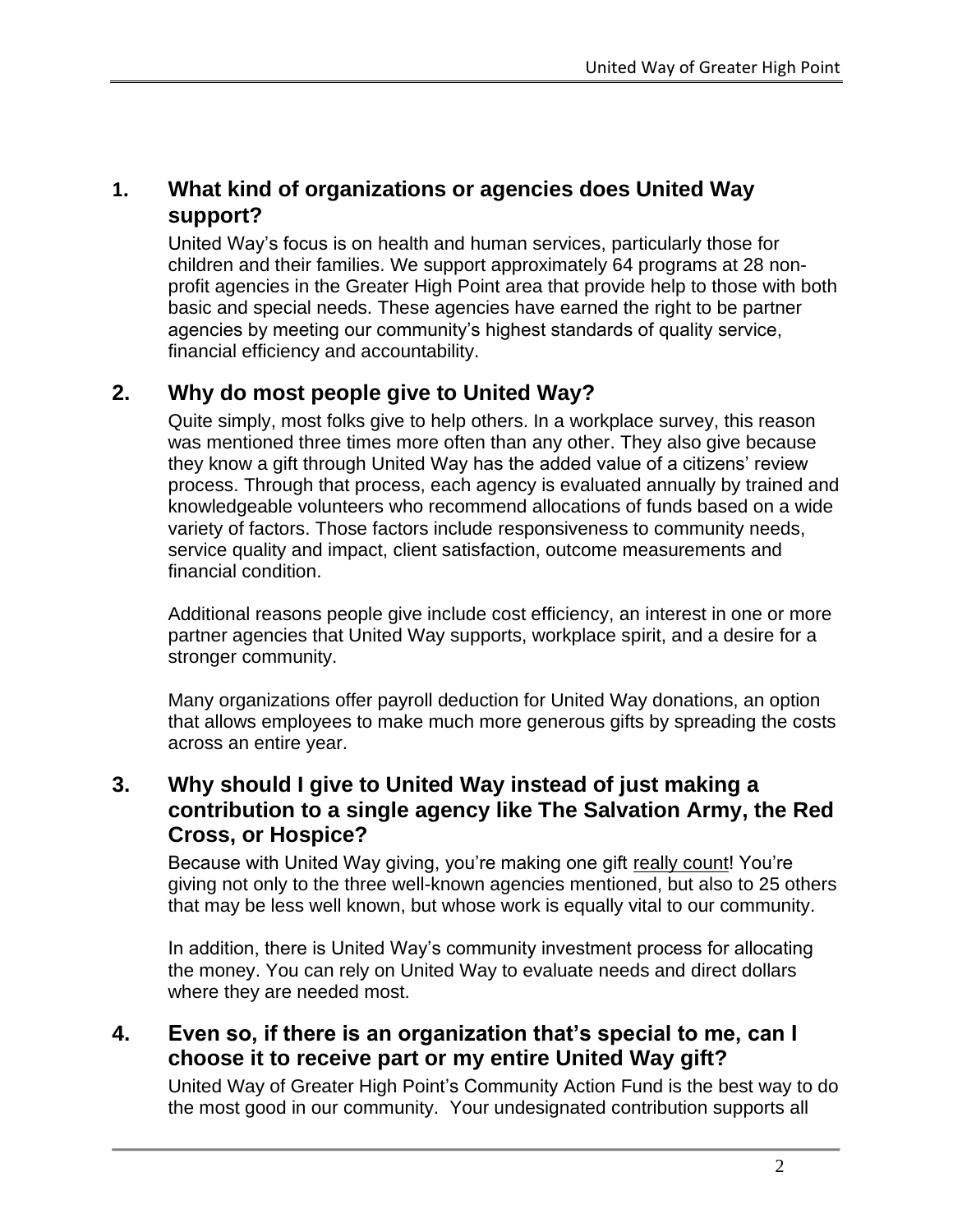three of our Community Impact areas and will be carefully and thoughtfully invested into local programs by local volunteers. Still, UWGHP recognizes that some donors want to designate their contributions. While we prefer to receive undesignated contributions, it has been and will continue to be our practice to accept donor designations that are compatible with the scope and purpose of our mission.

A designation to our partner agency(ies) will be used to fund programs within that agency(ies). A complete listing of partner agencies and their designation codes are listed on the back of the campaign pledge form, annual report, and at [www.unitedwayhp.org](http://www.unitedwayhp.org/) . Funds will be forwarded to the United Way of your choice. An administrative fee and uncollectible fee will be charged to those United Ways with which we do not have a reciprocal agreement.

# **5. If you work in Guilford County and make a pledge at work, can you designate it to a United Way in a neighboring county where you live?**

Yes, that's fine. And our United Way in turn receives some designations from nearby counties. It's all for the good cause of helping our neighbors. Designation codes are listed on the back of the campaign pledge form.

## **6. Does the United Way of Greater High Point fund political parties? Religious organizations? Abortions?** No.

# **7. Why should I give every year when the United Way has never helped my family or me?**

Certainly, there are a lot of folks in our community who don't depend on services from United Way partner agencies. Most likely, however, someone close to them -- an extended family member, a neighbor's child, or a co-worker -- does depend on those services. We hope you'll give to help them. And with United Way partner agencies serving one in three members of our community regularly, you never know when you or your family might need their services.

# **8. Do United Way agencies serve only poor people?**

Agencies receiving United Way funding serve not only low-income families, but also offer programs that all citizens use. In fact, one out of three children and their families in our community are served by a United Way agency. (If your child has been a Boy Scout or Girl Scout, or has taken part in a YMCA or YWCA program, then he or she has taken part in a United Way program.) And even if your family never has to call on Hospice or Family Service, isn't it a good feeling to know they'll be there if you need them?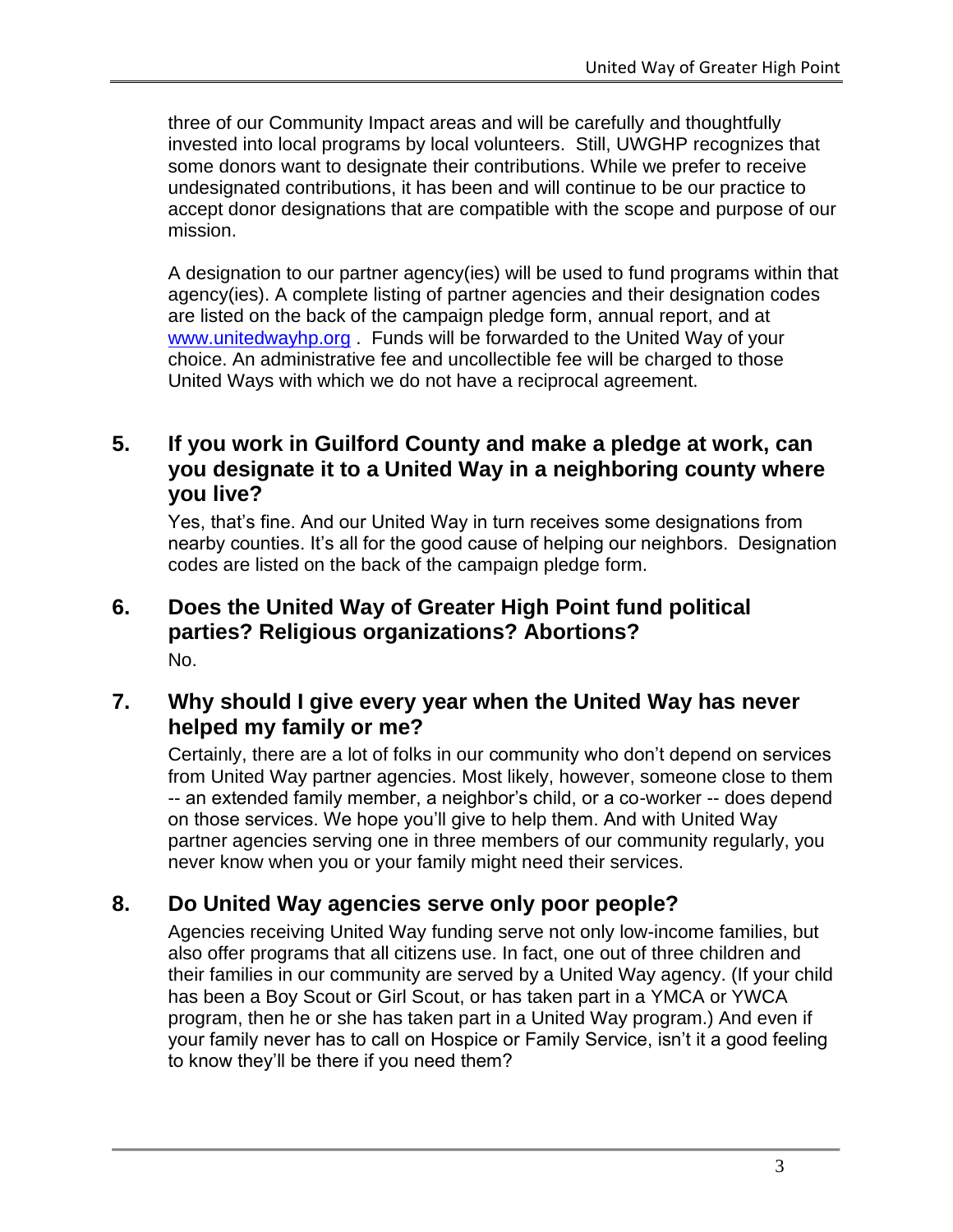# **9. How much of every dollar I give is really spent on human care services?**

**As of June 1, 2020 approximately 82 cents of every dollar received goes directly to human service programs and only 18 cents is used for administrative costs.** This overhead rate is well below the national average for United Ways and other non-profits.

For more information:

**Go to http://www.secretary.state.nc.us/csl/# Then click on Complete 2009-2010 Charitable Solicitation Licensing Section Annual Report (pdf) (Written purple) read page 3**

## **10. How much of every United Way dollar goes to the United Way Worldwide?**

Approximately one cent of every dollar and it's a very reasonable cost of doing business. As our national service organization, United Way Worldwide helps us and other local, independent United Ways save money. Our membership allows us to buy a large number of quality services and products at the lowest possible cost, some which are unique and could not be obtained elsewhere. An example would be the NFL spot commercials, which raise awareness of United Way services to a vast national audience and thereby help hundreds of local United Way campaigns.

#### **11. How large is the United Way of Greater High Point staff?**

At present there are 10 staff members. They serve in campaign planning and marketing, financial record-keeping, communications, community issues, partner agency funding, and volunteer recruitment and training.

#### **12. Has the United Way of Greater High Point ever had a scandal or an accusation of wrongdoing?**

No, it has not. A volunteer Board of Directors carefully governs our United Way. Everyone associated with the organization is held responsible for abiding by a specific Code of Ethics. Employee personnel policies are reviewed frequently and adherence is carefully monitored. The Board of Director's Executive Committee carefully reviews full financial reports monthly, and an annual audit is conducted.

#### **13. How does United Way feel about workplace pressure to give?**

We are strongly opposed to coercion in the workplace and follow a non-coercion policy approved by our Board of Directors. Giving is a personal decision, and we know many factors influence what you and your family might decide to pledge in a given year.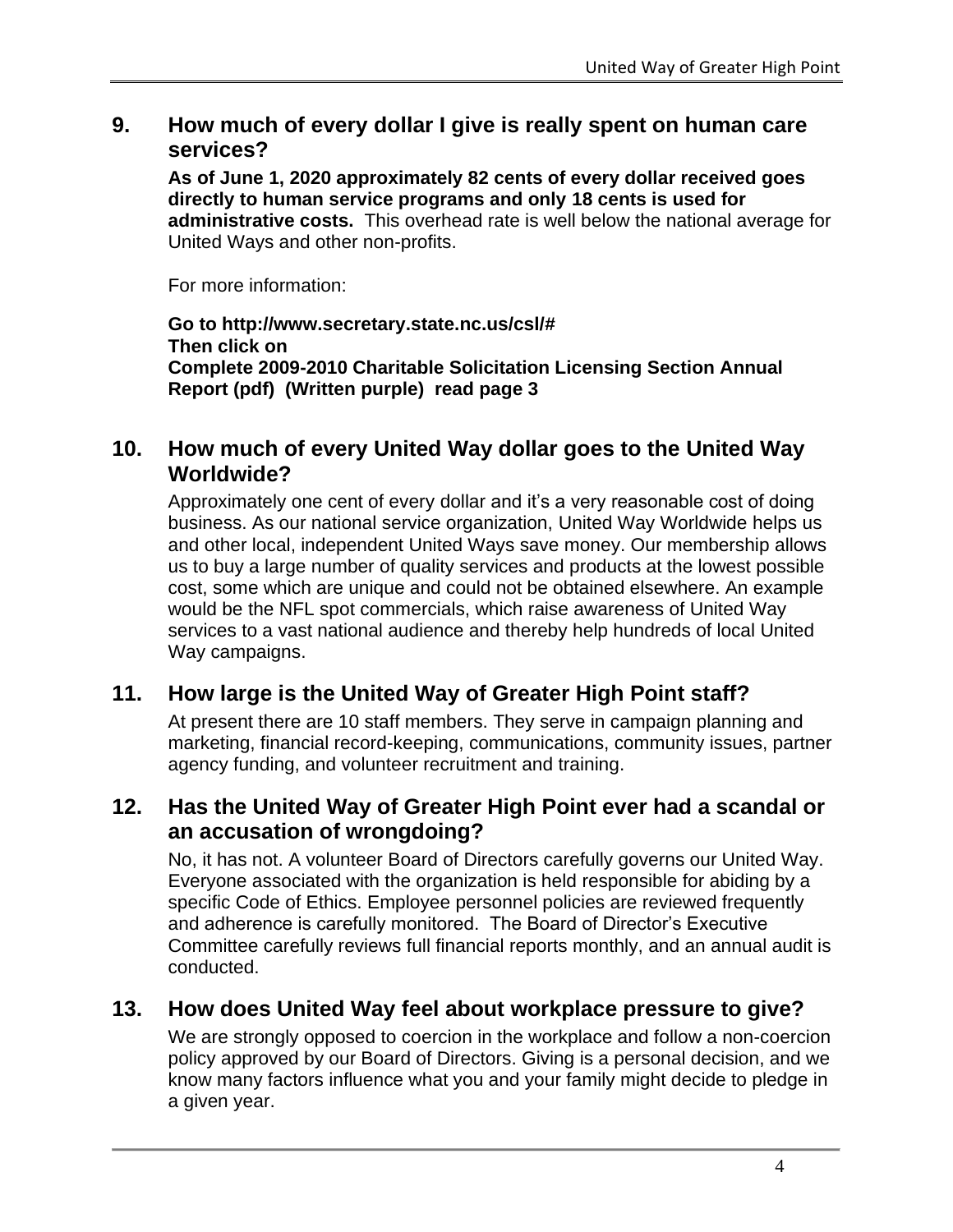# **14. Why does United Way promote a "Caring Gift"/"Fair Share"?**

The needs in our community have never been greater. People are telling us that they expect United Way and our 28 partner agencies to do even more to meet vital human service needs. United Way volunteers agree that the best way to generate the necessary resources is to promote giving at the appropriate "Caring Gift/Fair Share" level. The guide suggests giving at a level equal to one's means to do so. All gifts are appreciated, however, and if the "Caring Gift" guide has no appeal for you, just give what you feel is appropriate!

# **15. Doesn't giving to my church accomplish the same good as giving to United Way?**

Donations to your church are one important part of your charitable giving. United Way giving is another part - it's a commitment to our community that we share with many other charitable organizations here in Greater High Point.

#### **16. If a husband and wife both work, does it matter which workplace gets the United Way pledge?**

No, it really doesn't. But organizations running strong United Way campaigns build lots of enthusiasm and they naturally want the most dollars possible credited to their campaign! Many couples, therefore, pledge at both workplaces or alternate each year.

## **17. How does payroll deduction affect pledges?**

When the money can be paid conveniently through payroll deduction, donors pledge more - considerably more. Offering payroll deduction is a way that employers can really help United Way and the community.

# **18. What is United Way's legal obligation to give donors a receipt?**

The Pension Protection Act of 2006 requires that we issue a receipt to anyone who requests one with the exception of payroll deduction donors. Payroll deduction donors should use their last pay stub or W-2 as proof of their contribution. Instead of waiting for donors to request a receipt, UWGHP sends out receipts at the end of January for contributions paid during the previous calendar year that were greater than \$250 and paid by cash, check, credit card or stock.

# **19. As an employer, how can I encourage membership in United Way's Leadership Society?**

Encouragement should be given by personal example and without pressure. For community recognition of your organization's Leadership Society members, it's important for employers to send United Way the pledge forms that employees fill out. Then we can double-check to be sure all names are included, and we can keep mailing addresses and donor recognition preferences current.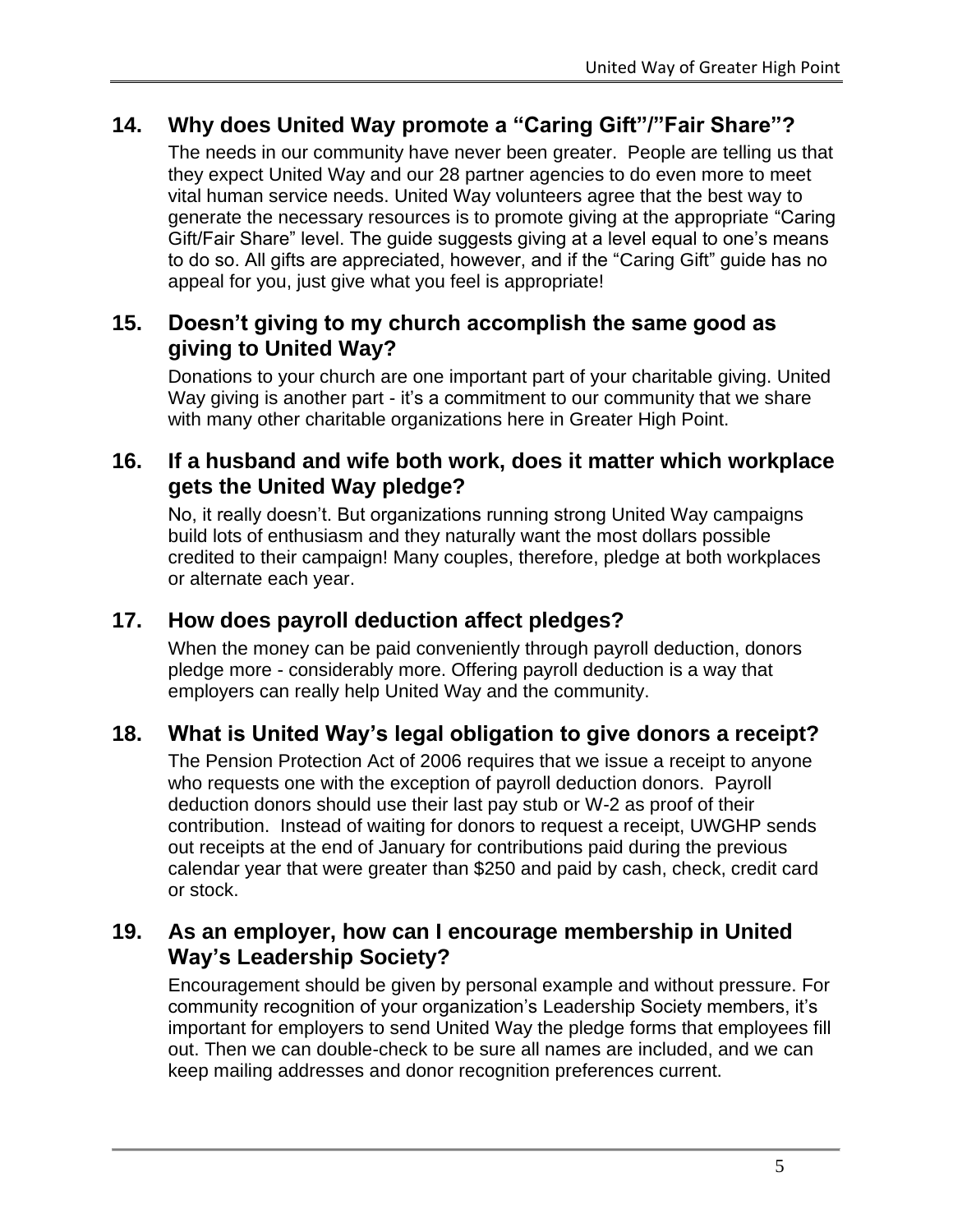#### **20. Can you really expect low-wage workers to make a pledge?**

Surprisingly, those who don't earn a lot often give more in proportion to their income than those with higher incomes. Maybe they're closer to basic needs and difficult times, or perhaps United Way services have made a difference to their children or other family members. Every pledge or gift, however small, is important to United Way.

#### **21. How can our company run a campaign when our people are never in the office?**

Group meetings are not the only way to conduct a campaign. We need employers with large and small workforces, with traditional and non-traditional workplaces, to support our community-wide United Way effort. We'll be creative in helping you plan the kind of campaign that suits your organization.

#### **22. How long does an employee group meeting need to be?**

Twenty minutes is ample, and it can be less. If it takes too much time away from work or is tiresome, it's too long. If you don't learn something new each year about community needs, it's probably too short.

## **23. Is the United Way of Greater High Point supporting the Boy Scouts of America?**

Yes. There has been no change in the funding process for the Boy Scouts. Their request for funding is reviewed in the same manner as the other United Way partner agencies.

#### **24. I've heard about United Way scandals in North Carolina….**

Donors should be aware that United Ways are independent, autonomous organizations. United Ways are different from many other non-profits which have multiple "chapters" and a national organization. For them, their national affiliate has a strong influence over local policies, fund-raising, and staff compensation.

Not so with United Ways. As independent organizations, United Ways are governed by local volunteers. The United Way of Greater High Point, for example, has a 36 member Board of Directors that meets monthly, and an Executive Committee and Finance Committee that both meet separately each month to maintain comprehensive oversight of our United Way's policies and operations.

Robert Rogers, Pinnacle Bank, is our current Board Chair. The rest of the Board is made up of diverse representation from across High Point, Archdale, Trinity, and Jamestown. Financial statements are carefully reviewed at each Board meeting, and our volunteers and staff are extremely committed to fiscal integrity, and an appropriate set of checks and balances that helps insure it. Our United